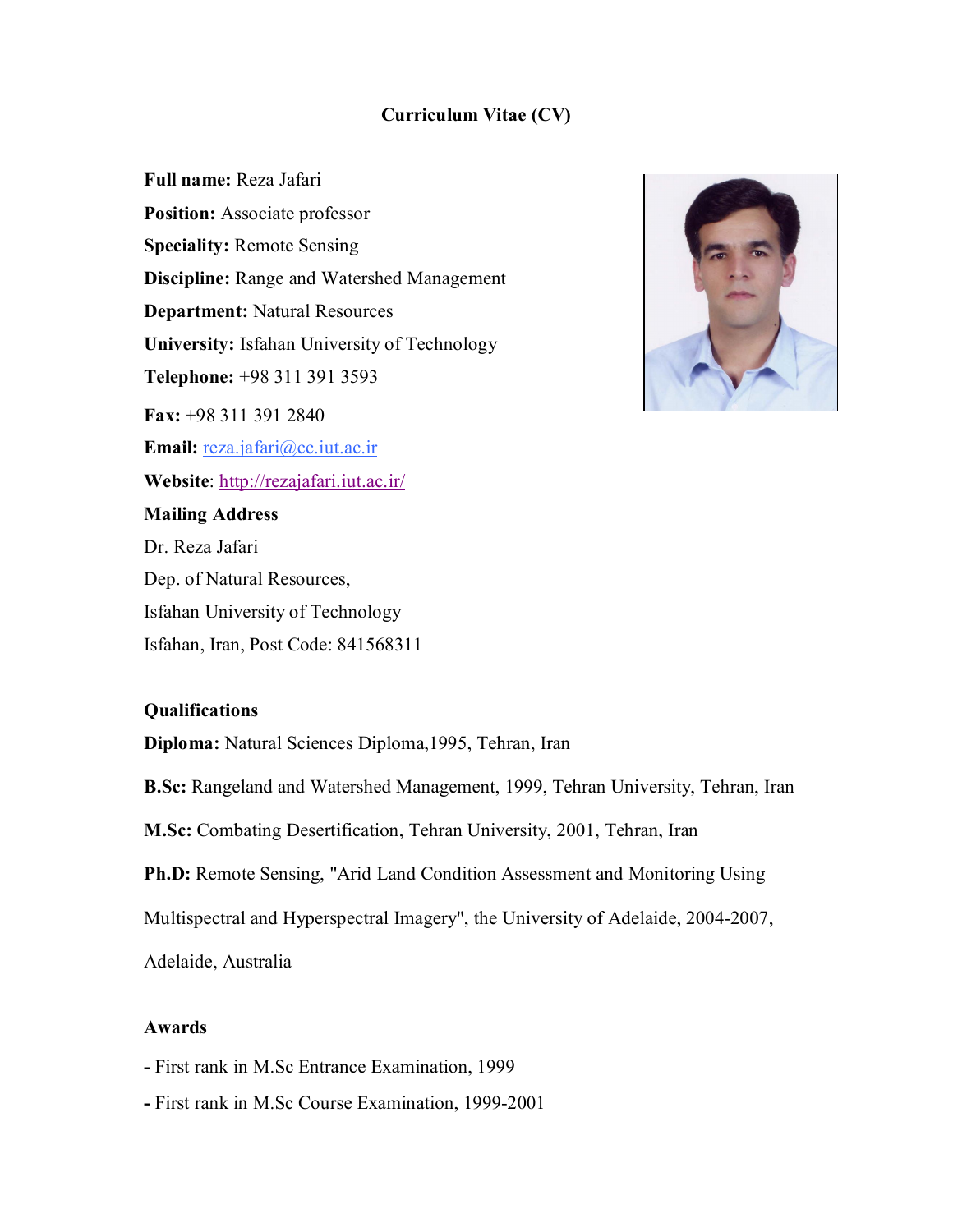- **-** First rank in Ph.D Entrance Examination, 2001
- Ph.D postgraduate excellent award 2006, South Australia, Australia

#### **Research Interests**

- Application of remote sensing and spatial data to environmental, agricultural and urban management
- Hyperspectral remote sensing
- Imaging Spectrometry
- Land use/cover mapping and monitoring using remote Sensing and Geographic Information Systems (GIS)
- Mapping, assessment and monitoring land degradation
- Geomorphology

#### **Publications**

- Jafari, R., Hasheminasab, S., 2017. Assessing the effects of dam building on land degradation in central Iran with Landsat LST and LULC time series. Environ Monit Assess, DOI: 10.1007/s10661-017-5792-y.
- Zormand, S., Jafari, R., Soltani, S., 2017. Assessment of PDI, MPDI and TVDI drought indices derived from MODIS Aqua/Terra Level 1B data in natural lands. Journal: Natural Hazards. DOI: 10.1007/s11069-016-2715.
- Jafari, R., Bashari, H., Tarkesh, M., 2017. Discriminating and monitoring rangeland condition classes with MODIS NDVI and EVI indices in Iranian arid and semi-arid lands. ARID LAND RESEARCH AND MANAGEMENT 2017, 31 (1). 94–110.
- Boali1, A., Bashari, H., Jafari, R., Soleimani, M., 2017. Determining the desertification potential and its influencing factors focusing on soil quality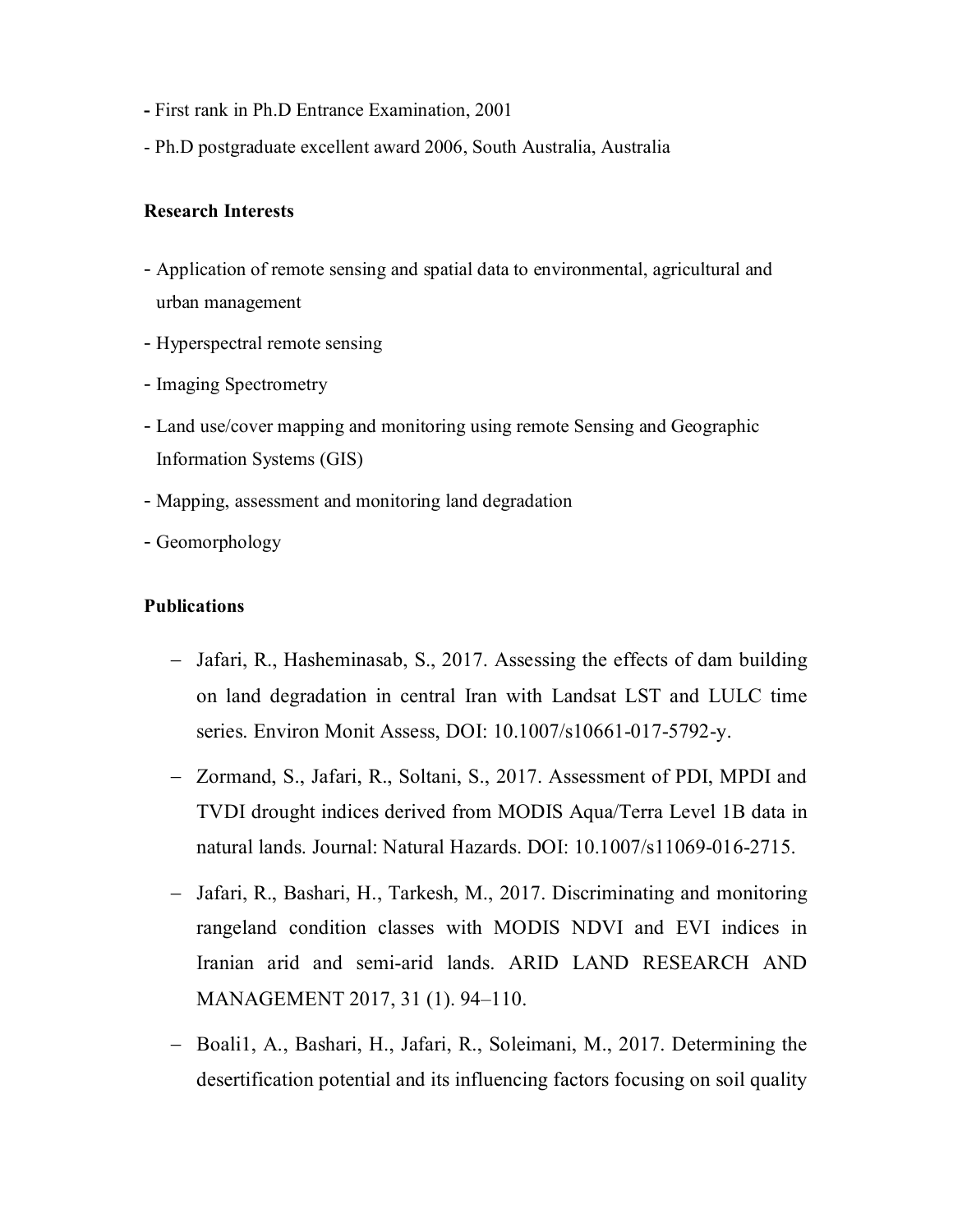indices (case study Segzi plain- Isfaha). Water and Soil Sci (Sci. & Technol. Agric. & Natur. Resour.) Vol. 21, No. 2, Summer 2017, 15-28.

- Jafari, F., Jafari, R., Bashari, H., 2017, Assessing the performance of remotely-sensed landscape function indices in semi-arid rangelands of Iran. The Rangeland Journal (Australia), 2017, 39, 253–262.
- Yaghmaei, L., Soltani, S., Jafari, R., Bashari, H., Jahanbazi, H., 2017, An investigation on impact of drought on rangeland and forest vegetation changes in Chaharmahal & Bakhtiari province using MODIS satellite data. Iranian Journal of Forest and Range Protection Research Vol. 15 No. (1), 2017, 91-108.
- Boali, H, Jafari, R., Bashari, H., 2017. Wind erosion estimation and assessment using Bayesian belief networks in eastern Isfahan township. Journal of desert ecosystem engineering, 14(6), 45-58.
- Rahimian, M., Shayannejad, M., Slamian, S., Gheisari, M., Jafari, R., 2017. SEBAL application to estimate water use efficiency of Pistachio trees in saline condition(Case studyBahadoran PlainIran). JOURNAL OF BIODIVERSITY AND ENVIRONMENTAL SCIENCES (Inpress).
- Hadian, F., Jafari, R., Bashari, H., 2016. Monitoring land use and land cover changes in Semirom region based on spatial development and population variation using satellite data. Journal of desert and rangeland research, 2016, 22 (4), 727-743.
- Jafari, R., Bakhshandehmehr, L., 2016. Quantitative mapping and assessment of environmentally sensitive areas to desertification in central Iran. Land degradation and development, 27, 108-119.
- Jafari, R., Malekian, M., 2015. Comparison and evaluation of dust detection algorithms using MODIS Aqua/Terra Level 1B data and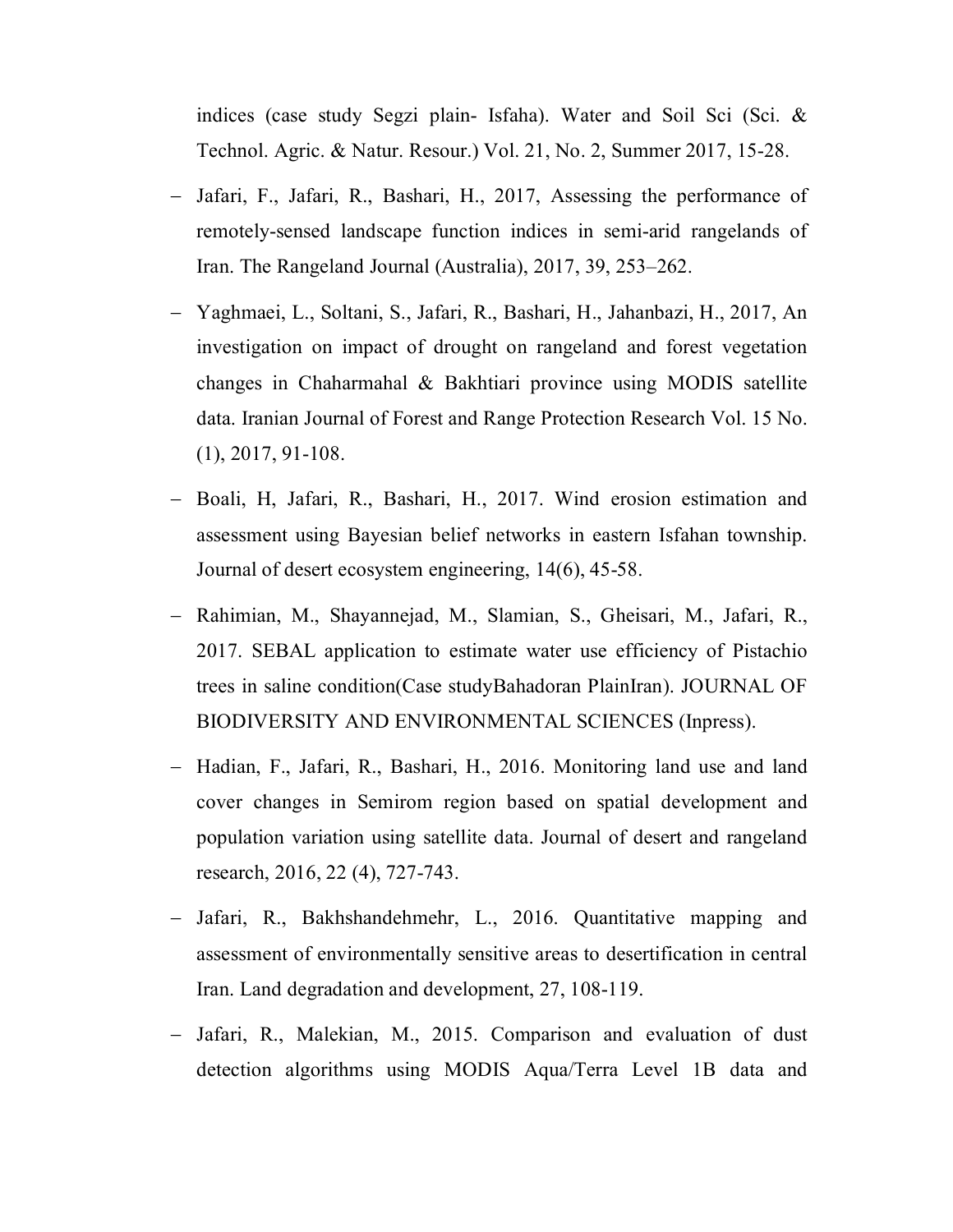MODIS/OMI dust products in the Middle East. International Journal of Remote Sensing, 2015 Vol. 36, No. 2, 597–617.

- Mahmoudi, F., Jafari, R., Karimzadeh, H., Ramezani, N., 2015. Spatial Distribution Analysis of Soil Properties in Varzaneh Region of Isfahan Using Image Processing Techniques. Journal of Water and Soil Vol. 29, No. 4, Sept.-Oct. 2015, 1004-1017.
- Jafari1, F., Jafari, R., Bashari, H., 2015. Assesment rangeland functionality field- based and remotely- sensed approaches (Case study: Steppe and Semi -Steppe rangeland Isfahan South and Western). Iranian Journal of Forest and Range Protection Research, 13(1), 57-73.
- Moshtagh, N., Jafari, R., Soltani, S., Ramezani, N., 2015. Application of energy balance model and Landsat TM sensor data for evapotranspiration estimation. " Journal of Science and Technology of Agriculture and Natural Resources, Water and Soil Science, 19(73), 207-217.
- Jafari1, F., Bashari, R., Jafari, R., 2015. Evaluating structural and functional characteristics of various ecological patches in different range conditions, (Case study: Semi -Steppe rangeland Aghche-Isfahan). Applied ecology, 3(10), 13.24.
- Hamdamju, M., Rashki, A.R., Jafari, R., 2015. Assessment of Chemical Characteristics of Dust in Shahdad Region of Iran Using XRF Analysis. Journal of Geography and natural crisis, 14, 1-20.
- Fathi, M., Jafari, R., Soltani, S., 2015. Performance comparison of MEDALUD, MICD and FAO-UNEP desertification mapping models in the desertification hotspot of Jarghoyeh region, Isfahan province. 19(71), 299-309.

 $\ddot{\phantom{a}}$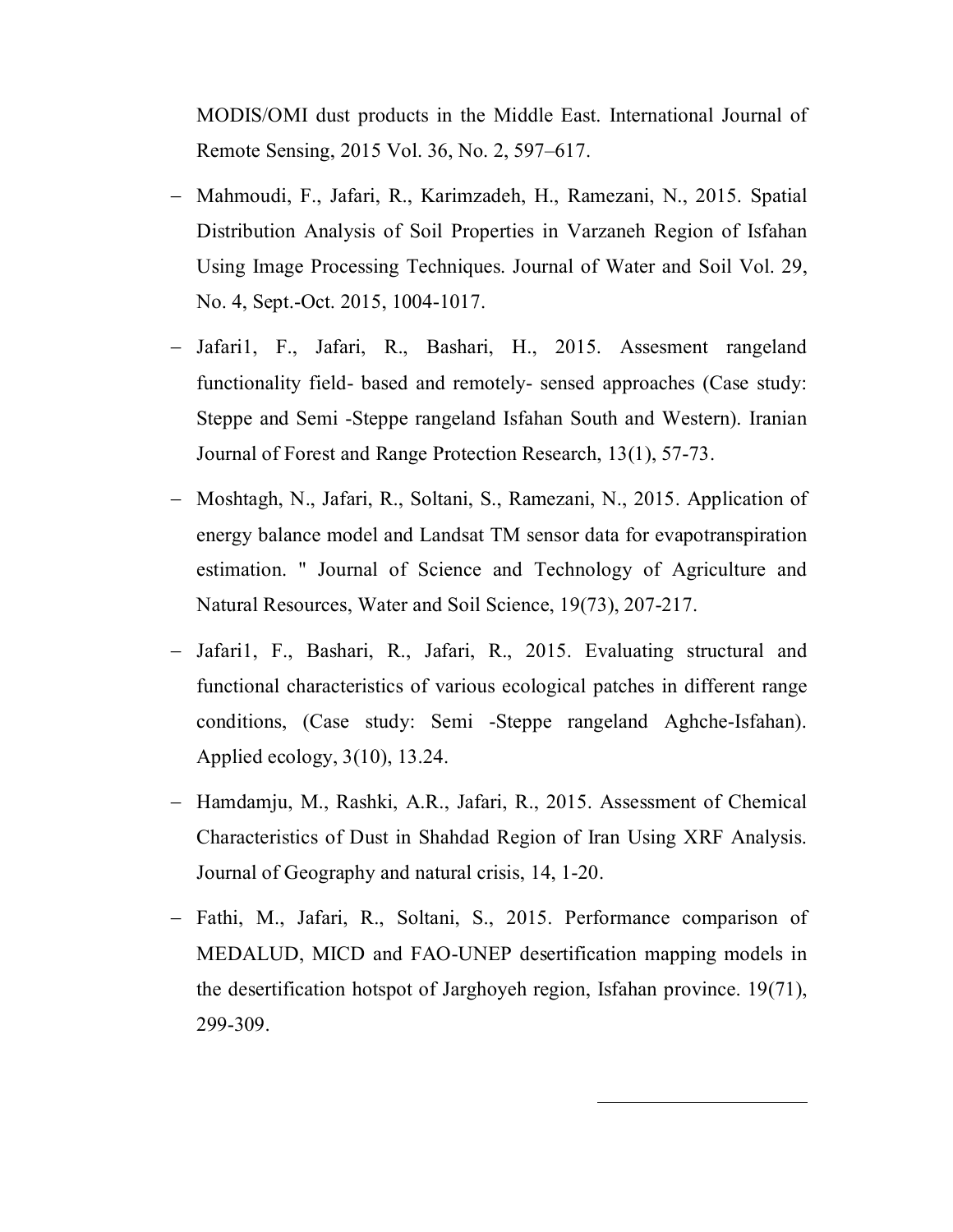- Abbasi, N., Soltani, S., Jafari, R., 2015. Rangeland and forest fire risk mapping using KBDI drought index (case study: Isfahan Province). Applied ecology, 3 (10), 13-24.
- Shamshiri1, S., Jafari, R., Soltani, S., Ramezani, N., 2014. Dust detection and mapping in Kermanshah Province using MODIS satellite imagery. Applied ecology, 3(8), 29-41.
- Jafari, R., Lewis, M.M., 2012. Arid land characterization with EO-1 Hyperion hyperspectral data. International Journal of Applied Earth Observation and Geoinformation 19(1), 298-307.
- Jafari, R., Lewis, M.M. and Ostendorf, B., 2008. An image-based diversity index for assessing land degradation in an arid environment in South Australia. Journal of Arid Environments 72(7), 1282-1293.
- Jafari, R., Lewis, M.M. and Ostendorf, B., 2007. Evaluation of vegetation indices for assessing vegetation cover in southern arid lands in South Australia. The Rangeland Journal 29(1), 39-49.
- Jebali, J., Jafari, R., Khajeddin, S.J., Pakzad, H. R., 2014, "Detection of aeolian sand sediments using a new satellite ratioing index" Iranian Journal of Soil and Water Research, 42(2), 189-197.
- Jebali, J., Jafari, R, Khajeddin, S.J., "Performance comparison of aerial photographs and IRS-P6 and ETM+ panchromatic bands in determining sand dune morphology" Desert Ecosystems Engineering Journal, 2(3), 45- 54.
- Mehrabi, SH., Jafari, R., Soltani, S., "Investigating the performance of NDDI index for dust mapping of arid lands" Desert Ecosystems Engineering Journal, (inpress).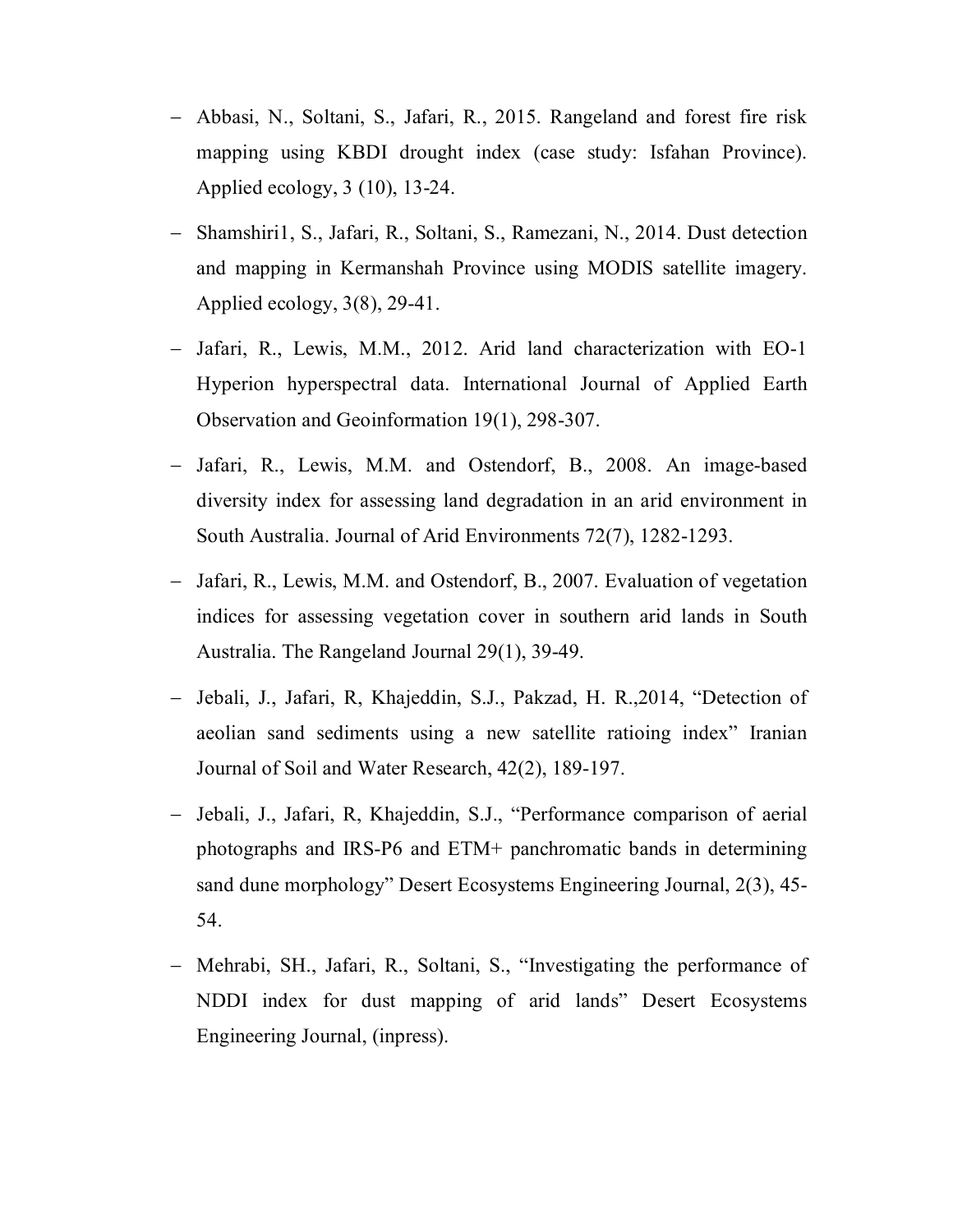- Farazmand M., Jafari R., Ramezani N., 2014. "Comparison the performance of vegetation indices and spectral mixture analysis for mapping rangeland vegetation cover", Iranian Remote Sensing and GIS Journal, 5(4), 105-120.
- Jebali A., Jafari R., Khajedin S., 2013."Monitoring sand dunes changes of Gavkhouni international wetland using satellite imagery", Iranian Remote Sensing and GIS Journal, 5(3), 33-48.
- Mahmoodi F., Jafari R., Karimzadeh H., Ramezani N., "Soil salinity mapping using satellite TM and field data in southeastern Isfahan", Journal of Science and Technology of Agriculture and Natural Resources, Water and Soil Science, 19(71), 31-44.
- Mehrabi S., Soltani Kopaei S., Jafari R., 2014."Analyzing the relationship between dust storm occurrence and climatic parameters", Journal of Science and Technology of Agriculture and Natural Resources, Water and Soil Science, 19(71), 69-80.
- Ramezani N., Jafari R., 2014. "Land use/cover change detection in 2025 with CA-Markov chain model (case study: Esfarayen)", Geographical Research, 29(4), 83-96.
- Jafari, R., Bakhshandehmehr, L., 2013.Analysing the spatial variations of groundwater salinity and alkalinity in Isfahan province using geostatistics, The Journal of Science and Technology of Agriculture and Natural Resources, Water and Soil Science, 18(68), 183-194..
- Hadian, F., Jafari, R., Bashari, H., Soltani, S., 2013. Assessing the accuracy of spectral indices in vegetation cover mapping at vegetation type and across vegetation type scales using TM sensor data in southern Zagroos regions, 4(4), 83-100.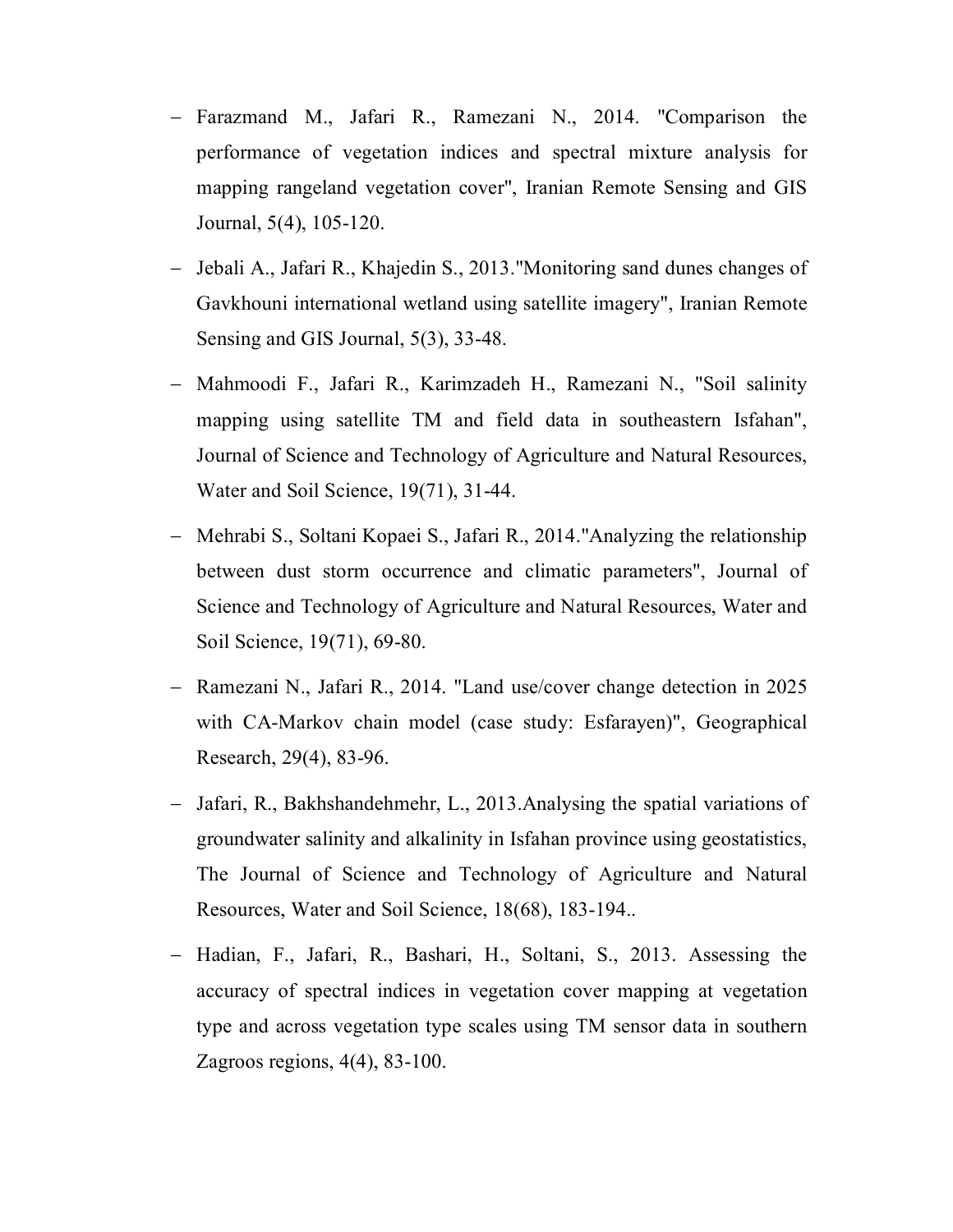- Hadian, F., Bashari, H., Jafari, R., Adnani, M., 2014, "Monitoring land use and cover changes in Qom province over 33 years using maximum likelihood and fuzzy methods" Iranian Journal of Forest and Range Protection Research, 11(1), 46-59.
- Jafari, R., Ramezani, N., 2013. Application of spectral diversity index for rangeland degradation assessment in North Khorasan province. Iranian Rangeland Journal 6(4), 304-311.
- Khanamani, A., and Karimzadeh, H. R., Jafari, R., 2013. Evaluation of Desertification Intensity Using Soil Indices, The Journal of Science and Technology of Agriculture and Natural Resources, Water and Soil Science 17(63), 49-59.
- Andalibi, L., Jafari, R., Bashari, H., 2012. Analysing the functionality of rangeland landscapes using TM sensor data (Case study: Soh region, Isfahan, Iran). Iranian Rangeland Journal 6(2), 130-141.
- Hadian, F., Jafari, R., Bashari, H., 2012. Analysing different groups of remote sensing vegetation indices for studying rangeland vegetation types. Iranian Rangeland Journal 5(4), 420-429.
- Ramezani, N. and Jafari, R., 2011. Land use change detection in Esfarayen region, northern Khorasan, in past four decades. Iranian Journal of GIS and Remote Sensing 3(2), 19-38.
- Aliakbari, A., Jafari, R., Vahabi, M.R. and Saadatfar, A., 2011. Determining the potential habitat of Astragalus verus with the integration of GIS and remote sensing. Journal of Applied GIS and Remote Sensing in Natural Resources, No.1, 15-27.
- Khanamani, A., Jafari, R., and Karimzadeh, H. R. 2011. Desertification Assessment using plant cover and land management criteria with GIS.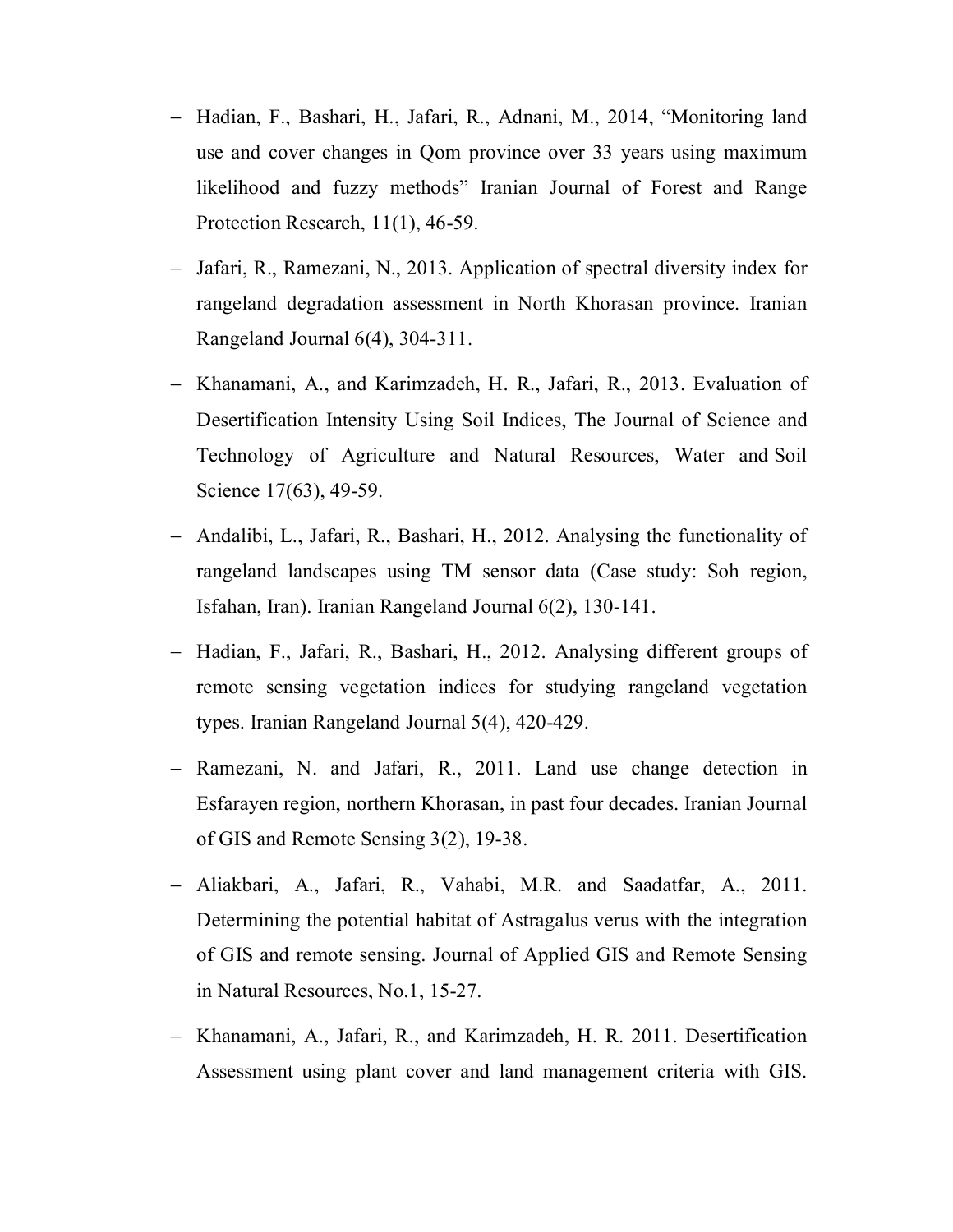Journal of Applied GIS and Remote Sensing in Natural Resources, No.1, 41-52.

- Khanamani, A., Jafari, R., 2011. Evaluation of soil status using RS and GIS technology (Case study: Segzi plain). Journal of Applied GIS and Remote Sensing in Natural Resources, 2 (3), 25-37.
- Hadian, F., Bashari, H., Jafari, R., 2012. Effects of sampling sizes on the correlation between vegetation cover and NDVI data in different rangeland conditions using TM and AWIFS images. Journal of Applied GIS and Remote Sensing in Natural Resources, 85-99.
- Hadian, F., Bashari, H., Jafari, R., 2013. Comparison of Landsat5 (TM sensor) and IRS-P6 (AWiFS sensor) satellite images for analyzing rangeland vegetation types (Case study: Semirom, Isfahan). Iranian Rangeland and Biaban Journal (inpress).
- Hadian, F., Jafari, R., Bashari, H., Soltani, S., 2013. Monitoring the Effects of Precipitation on Vegetation Cover Changes Using Remote Sensing Techniques in 12 Years Period. Iranian Rangeland and Watershed management Journal (inpress).
- Ramezani, N. and Jafari, R., 2012. Analyzing the vegetation condition of the Sarigol protected area over four decades and predicting its changes in 2025. Iranian Pajouhesh and Sazandeghi Journal (inpress).
- Tashakor, S., Hemami, M.R., Riazi, B. and Jafari, R. 2010. The influence of green space parameters on bird species richness of city parks: case study of Isfahan city. Journal of Environmental Sciences and technology.
- Jafari, R., Malekian, M. 2011. A review of remote sensing technology in support of the Kyoto Protocol. Journal of Development and Climate Change, No.2, 28-37.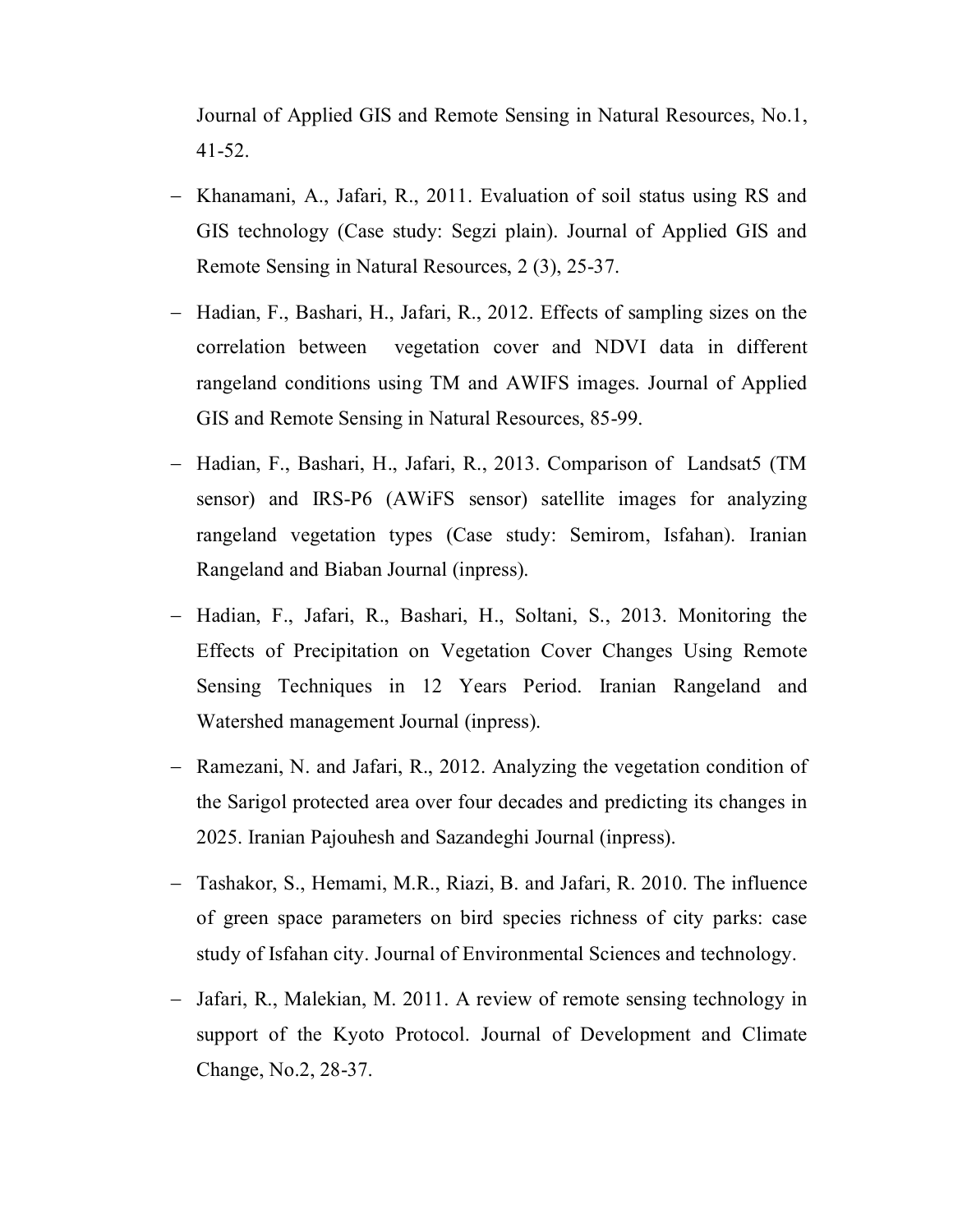- Jafari, R. 2011. The nature and importance of dust storms. Journal of Jangal and Marah, No. 89, 15-20.
- Malekian, M. and Jafari, R. 2011. Positive effects of dust on ecosystems. Journal of Moje Sabs, No.36 , 3-7.
- Salabat, S.. Ebrahimi, A., Jafari, R., 2013. Assessing vegetation cover changes in TangeSayad protected area. The 1<sup>st</sup> International Conference on Environment Crisis and its Solutions, 13-14 Feb. 2013. Scientific Reasearch Branch, Khozestan, Islamis Azad University, Kish Island, Iran.
- Hadian, Jafari, R., Bashari, H. and Soltani, S. 2013. Monitoring Land use/cover changes of Choghakhoor wetland protected area using Landsat satellite images. The 19<sup>th</sup> National Conference on Geomatics, May 2013, National Cartographic Center, Tehran, Iran.
- Frazmand, M. and Jafari, R., 2012. The performance comparison of different vegetation indices using TM satellite data, Proceedings of 3rd International Conference on Climate Change and dendrochronology in Caspian Ecosystems,16-18 May 2012, North of Iran, Sari, Mazandaran University.
- Hadian, F., Bashari, H., Jafari, R., Soltani, S., 2012. Analysing the Effects of of precipitation time on vegetation cover changes using satellite image (Case study: southern part of Isfahan). Proceedings of 3rd International Conference on Climate Change and dendrochronology in Caspian Ecosystems,16-18 May 2012, North of Iran, Sari, Mazandaran University.
- Ramezani, N. and Jafari, R. 2012. Analysing the effects of climate variations and land use changes on hydrological regime of Kalshour watershed, North Khorasan, over four decades. Proceedings of 3rd International Conference on Climate Change and dendrochronology in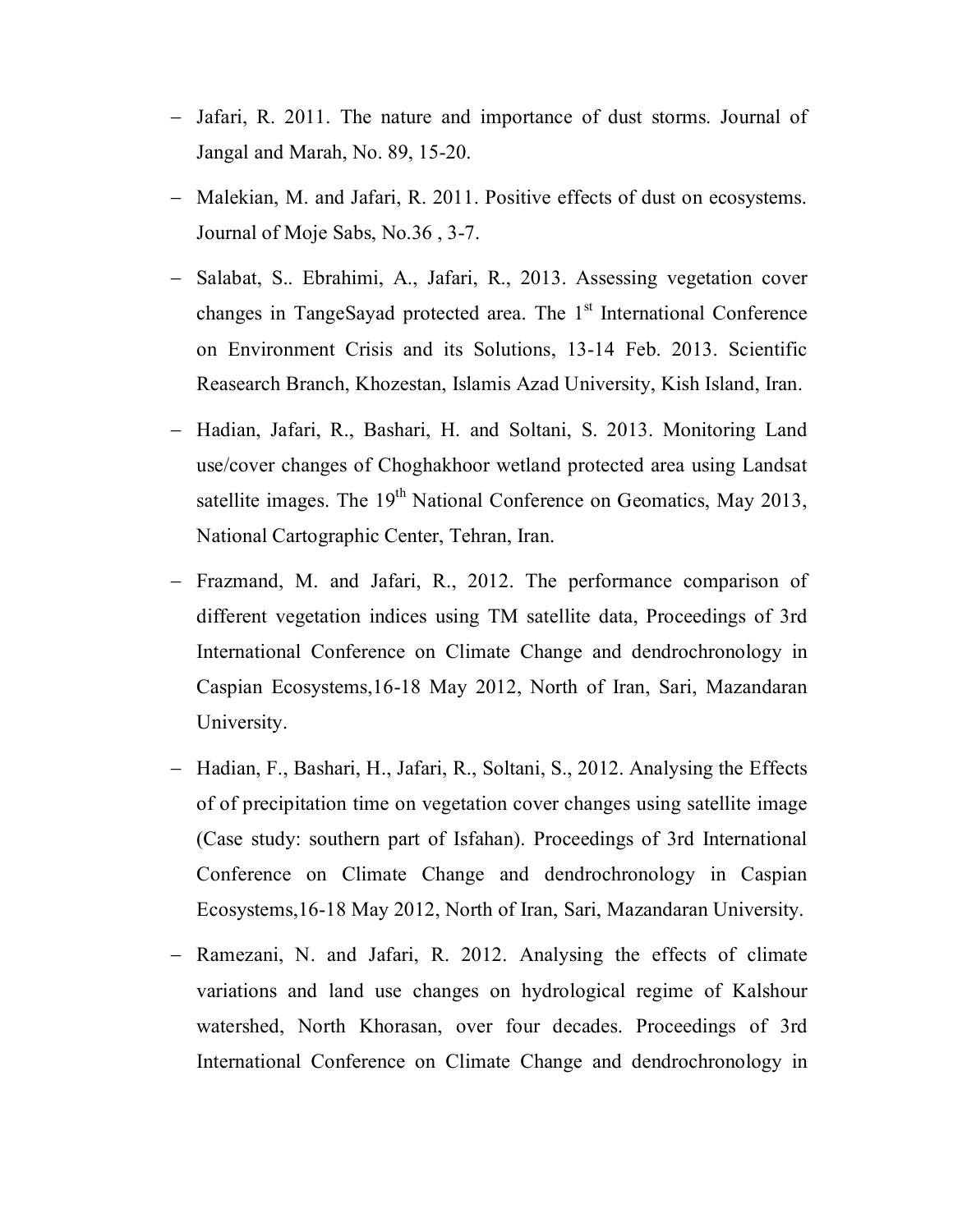Caspian Ecosystems,16-18 May 2012, North of Iran, Sari, Mazandaran University.

- Ramezani, N. and Jafari, R. 2012. Application of remote sensing and GIS for developing tourism and ecotourism industry. The National Conference of Strategies for promoting National Production and supporting Iranian Labor and Capital. November 2012, Northen Khorasan, Iran.
- Jafari, R. 2012. Dust crisis (techniques, consequences, solutions). The  $5<sup>th</sup>$ National Conference on Range and Range management, May 15-17 2012, Lorestan, Broujerd, Azad University.
- Andalibi, L., Jafari, R. and Bashari, H. 2012. Mapping and monitoring the semi-stepe vegetation cover of Iran's rangelands using satellite imagery. 19th National Conference on Geomatics, May 2012, National Cartographic Center, Tehran, Iran.
- Ramezani, N. and Jafari, R. 2012. Water harvesting techniques in arid and semi-arid lands.  $9<sup>th</sup>$  International Congress on Civil Engineering, May 8-10, Isfahan University of Technilogy, Isfahan, Iran.
- Ramezani, N. and Jafari, R. 2011. Fish farms new chances for desert regions. The 1<sup>st</sup> National Conference on Desert (Sciences, Technologies and Sustainable Development), 17 June, 2012, College of Natural Resources, Karaj, Iran.
- Andalibi, L., Jafari, R. and Bashari, H. 2011. Analysing rangeland landscape function using remote sensing and field methods. The  $7<sup>th</sup>$ National Conference on Watershed Management, Apr. 26-27 2011, Isfahan, Isfahan University of Technology, Department of Natural Recourses.
- Jafari, R. and Shamshiri, S. 2011. Analysing human and environmental effects of dust crisis. The  $7<sup>th</sup>$  National Conference on Watershed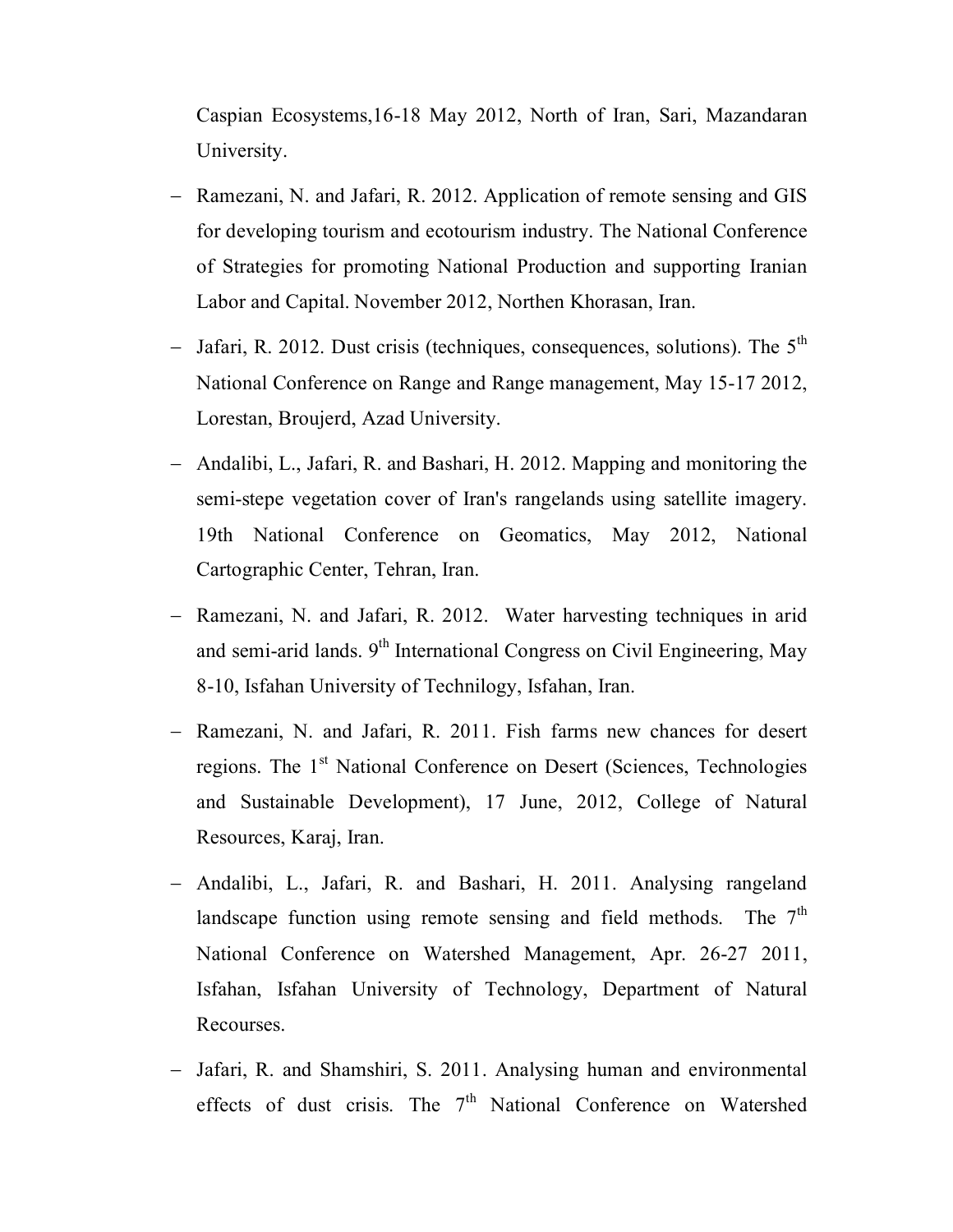Management, Apr. 26-27 2011, Isfahan, Isfahan University of Technology, Department of Natural Recourses.

- Ramezani, N. and Jafari, R. 2011. The effects of land use changes on dust storms and climate changes. The  $2<sup>th</sup>$  National Conference on Wind Erosion and Dust Storms. Jan. 2011, Yazd, Yazd University.
- Ramezani, N. and Jafari, R. 2011. Land use change detection in last four decades using remote sensing. National Conference on Geomatics, May 2011, National Cartographic Center, Tehran, Iran.
- Jabbari, S., Khajeddin, S. J., Soltani, S. and Jafari, R. 2011. Determining rangeland vegetation cover using GIS and remote sensing. National Conference on Geomatics, May 2011, National Cartographic Center, Tehran, Iran.
- Moshtagh, N., Jafari, R. and Soltani, S. 2011. Analysing changes in land use and land surface temperature using remote sensing data. The  $7<sup>th</sup>$ National Conference on Watershed Management, Apr. 26-27 2011, Isfahan, Isfahan University of Technology, Department of Natural Recourses.
- Ramezani, N. and Jafari, R. 2011. Land cover change detection caused by Esfarayen dam in North Khorasan province using remote sensing. The  $7<sup>th</sup>$ National Conference on Watershed Management, Apr. 26-27 2011, Isfahan, Isfahan University of Technology, Department of Natural Recourses.
- Khanamani, A., Jafari, R., and Karimzadeh, H. R. 2011. Use of GIS and MPSIAC model to estimate water erosion in eastern Isfahan. The  $7<sup>th</sup>$ National Conference on Watershed Management, Apr. 26-27 2011, Isfahan, Isfahan University of Technology, Department of Natural Recourses.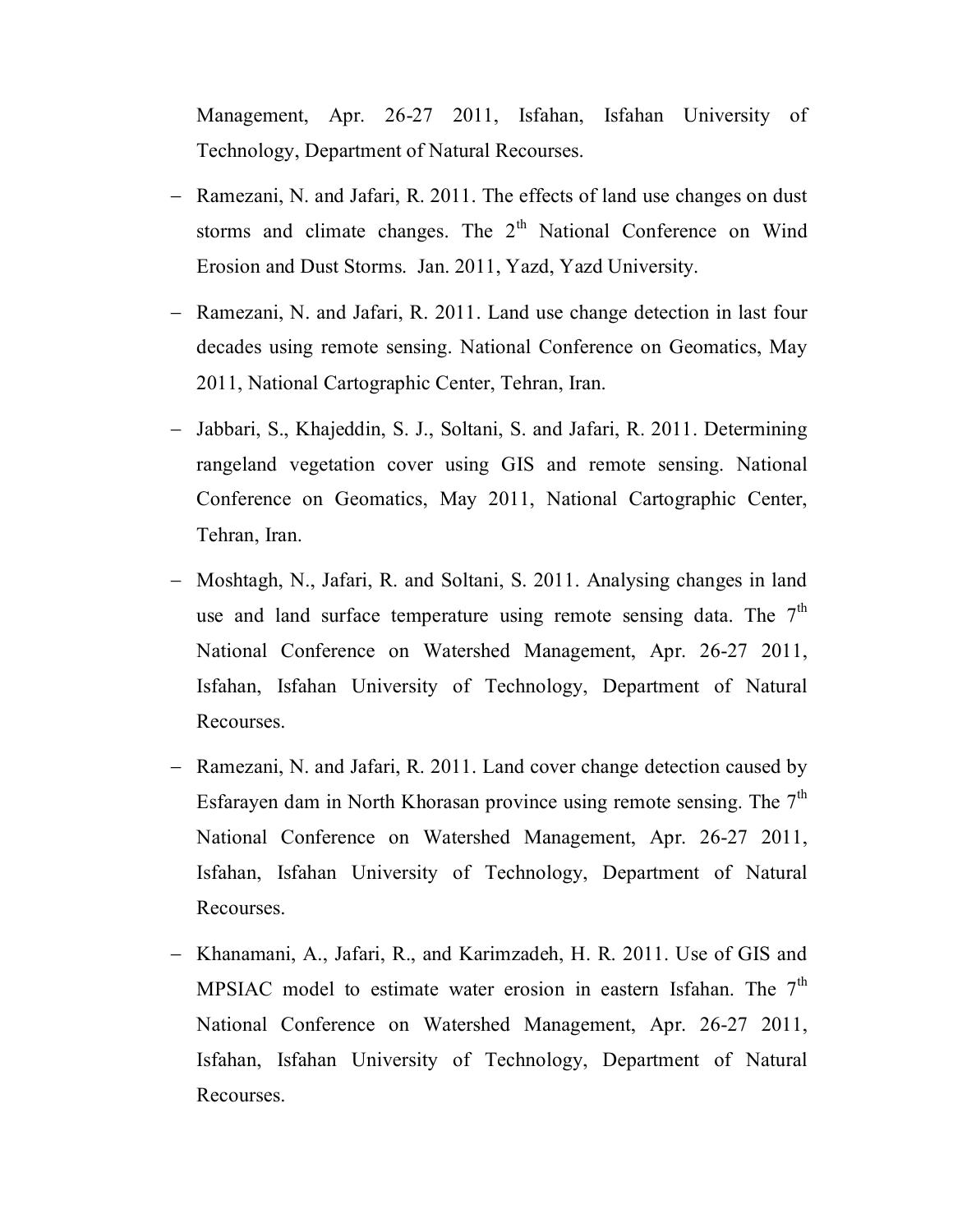- Shamshiri, S. and Jafari, R. 2012. Determination of Kemanshah province's dust sources using satellite image time series. The 1<sup>th</sup> International Conference on Dust Haze and Combating It's Adverse Effects, 17-18 Feb. 2012. Khozestan.
- Mehrabi, S. and Jafari, R. 2012. A review of dust mapping techniques based on remote sensing imagery. The  $1<sup>th</sup>$  International Conference on Dust Haze and Combating It's Adverse Effects, 17-18 Feb. 2012. Khozestan.
- Hadian, Jafari, R., Bashari, H. and Soltani, S. 2012. Vegetation cover change detection with use of satellite images and SPI index. The  $1<sup>th</sup>$ International Conference on Dust Haze and Combating It's Adverse Effects, 17-18 Feb. 2012. Khozestan.
- Jafari, R., 2010. The role of remote sensing in climate change studies. Proceedings of 1st Internatioanl Conference on Climate Change and dendrochronology in Caspian Ecosystems,12-14 May 2010, North of Iran, Sari, Mazandaran University.
- Jafari, R., 2010. Impact of climate change on Gavkhouni playa. Proceedings of 1st Internatioanl Conference on Climate Change and dendrochronology in Caspian Ecosystems,12-14 May 2010, North of Iran, Sari, Mazandaran University.
- Jafari, R., 2010. Impacts of climate change and global warming on coral reefs: modeling the effects of temperature. Proceedings of 1st Internatioanl Conference on Climate Change and dendrochronology in Caspian Ecosystems,12-14 May 2010, North of Iran, Sari, Mazandaran University.
- Jafari, R., 2010. River mapping at meter and watershed scale using reflectance data. The 6<sup>th</sup> National Conference on Watershed Management,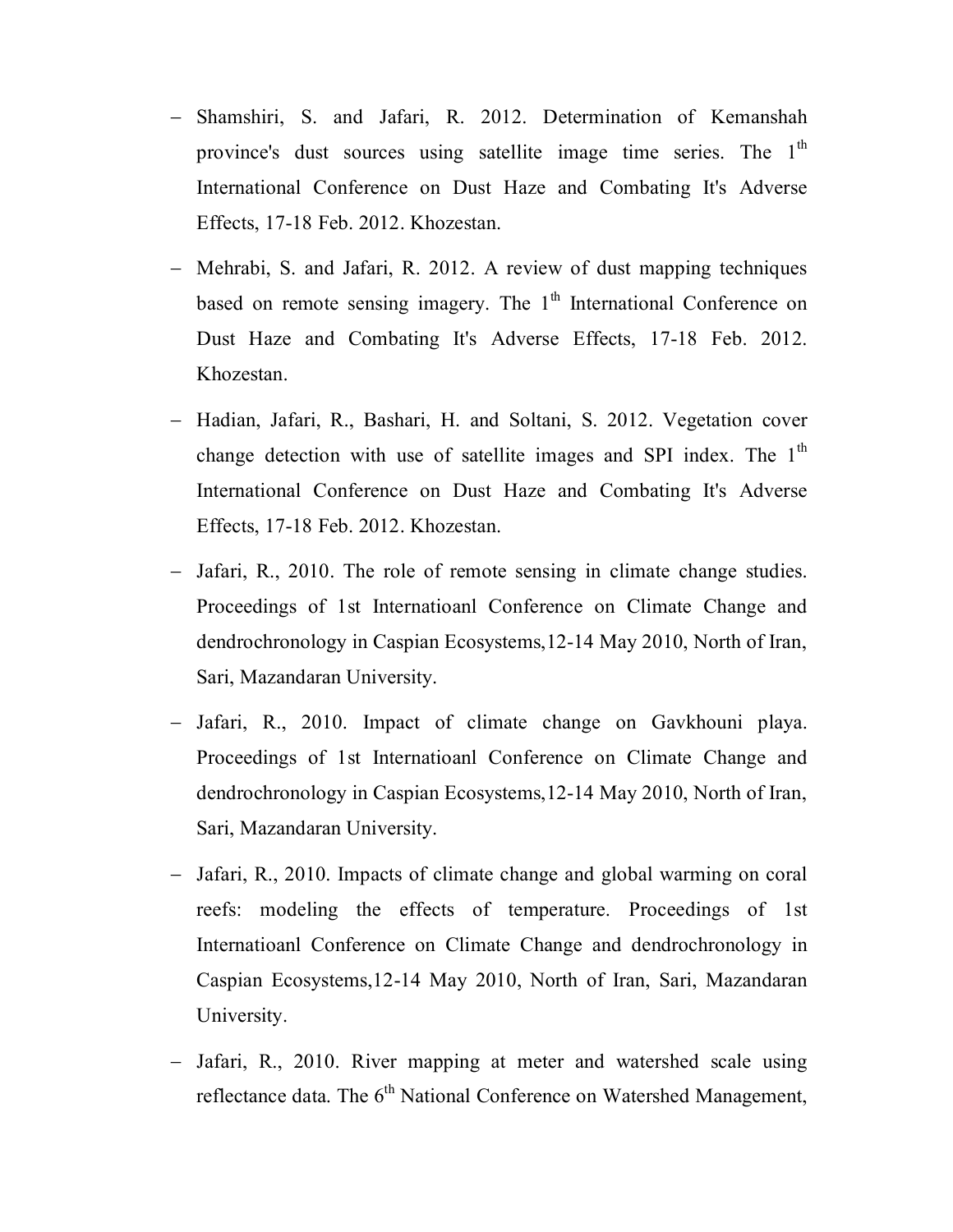Apr. 28-29 2010, Gorgan, Gorgan University of Natural Recourses and Agricultural Sciences, Paper code: 103

- Jafari, R., 2010. Analysing the potential of hyperspectral data for identifying arid vegetation. National Conference on Geomatics, May 2010, National Cartographic Center, Tehran, Iran.
- Khanamani, A., Karimzadeh, H. R, and Jafari, R., 2010. Determination of susceptible area to wind erosion using GIS. First International Conference of soil and roots engineering relationship (LANDCON1005), May. 24-26 2010, Ardabil Province, Iran.
- Khanamani, A., Jafari, R., and Karimzadeh, H. R, 2010. Soil and wind erosion. First International Conference of soil and roots engineering relationship (LANDCON1005), May. 24-26 2010, Ardabil Province, Iran.
- Jafari, R. and Ramezani, N., 2010. Identification and detection of dust storm pollution using remote sensing data.. The  $4<sup>th</sup>$  National Conference on world environmental day, 8-10 June, 2010, University of Tehran, Tehran, Iran
- Jafari, R., 2009. Use of remote sensing for drought assessment and monitoring. The First International Conference on Water Crisis, Mar. 10- 12 2009, Zabol, Zabol University, pp. 1-5
- Jafari, R., 2009. Role of saltellite remote sensing in water erosion assessment. The 5<sup>th</sup> National Conference on Watershed Management, Apr. 22-23 2009, Gorgan, Gorgan University of Natural Recourses and Agricultural Sciences, Paper code: 128
- Jafari, R., 2009. Application of Remote Sensing in Biodiversity and Conservation, Apr. 26 2009, The 1<sup>st</sup> Conference of INERT Members, Tehran, Department of The Environment, pp. 169-174.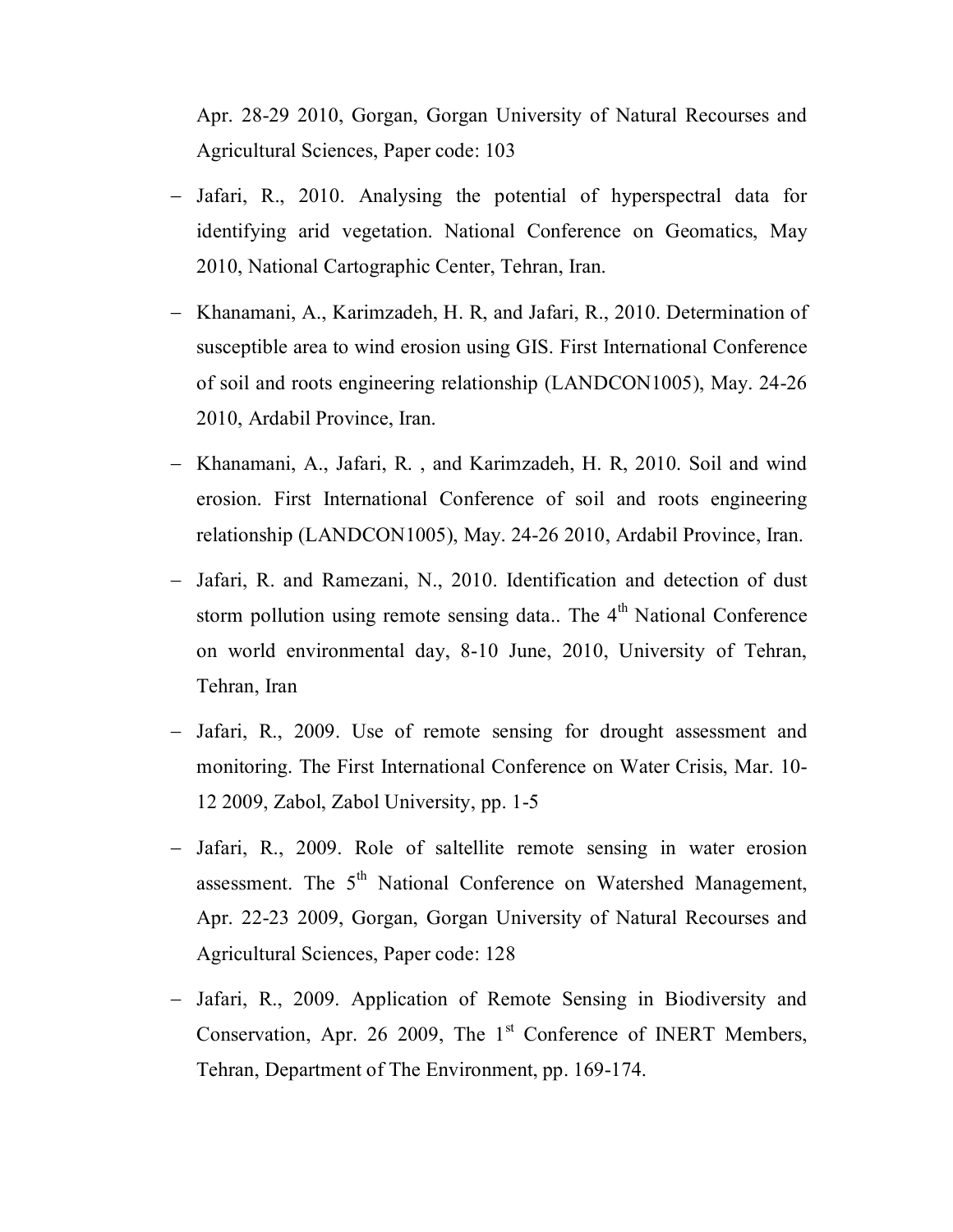- Jafari, R., 2008. Potential analysis of satellite data for estimating evapotranspiration in agricultural lands. The  $3<sup>rd</sup>$  Iran Water Resources Management Conference, Oct15-17 2008, Northwest of Iran, Tabriz, Tabriz University, Paper code:10322.
- Jafari, R., 2008. Analysis of arid land degradation using satellite remote sensing data, Proceedings of 2nd Ragional conference in Agriculture and Natural Resources, Mar. 3-4 2008, West of Iran, Kurdistan University, pp. 312.
- Jafari, R., 2008. Use of remote sensing for differentiating climate and human impacts on vegetation cover, Proceedings of 1st International Conference on Climate Change and dendrochronology in Caspian Ecosystems,14-15 May 2008, North of Iran, Sari, Mazandaran University, pp. 1-6.
- Jafari, R., Lewis, M.M. and Ostendorf, B., 2006. Analysis of vegetation indices for assessing and monitoring vegetation cover in an arid environment in South Australia, Proceedings of 14th Biennial Australian Rangeland Society Conference. Australian Rangeland Society, Renmark, South Australia, pp. 229-232.
- Jafari, R., 2008. Analyzing the potential of remote sensing data for determining evapotranspiration in agricultural lands *Proceedings of the 3 rd Iran water resource management Conference*, 14-16 October 2008, Northwest Iran, Tabriz, Tabriz University.
- Jafari, R., Lewis, M.M. and Ostendorf, B., 2006. An image-based diversity index for assessing land degradation in an arid environment in South Australia, Proceedings of the 13th Australasian Remote Sensing and Photogrammetry Conference. The Remote Sensing and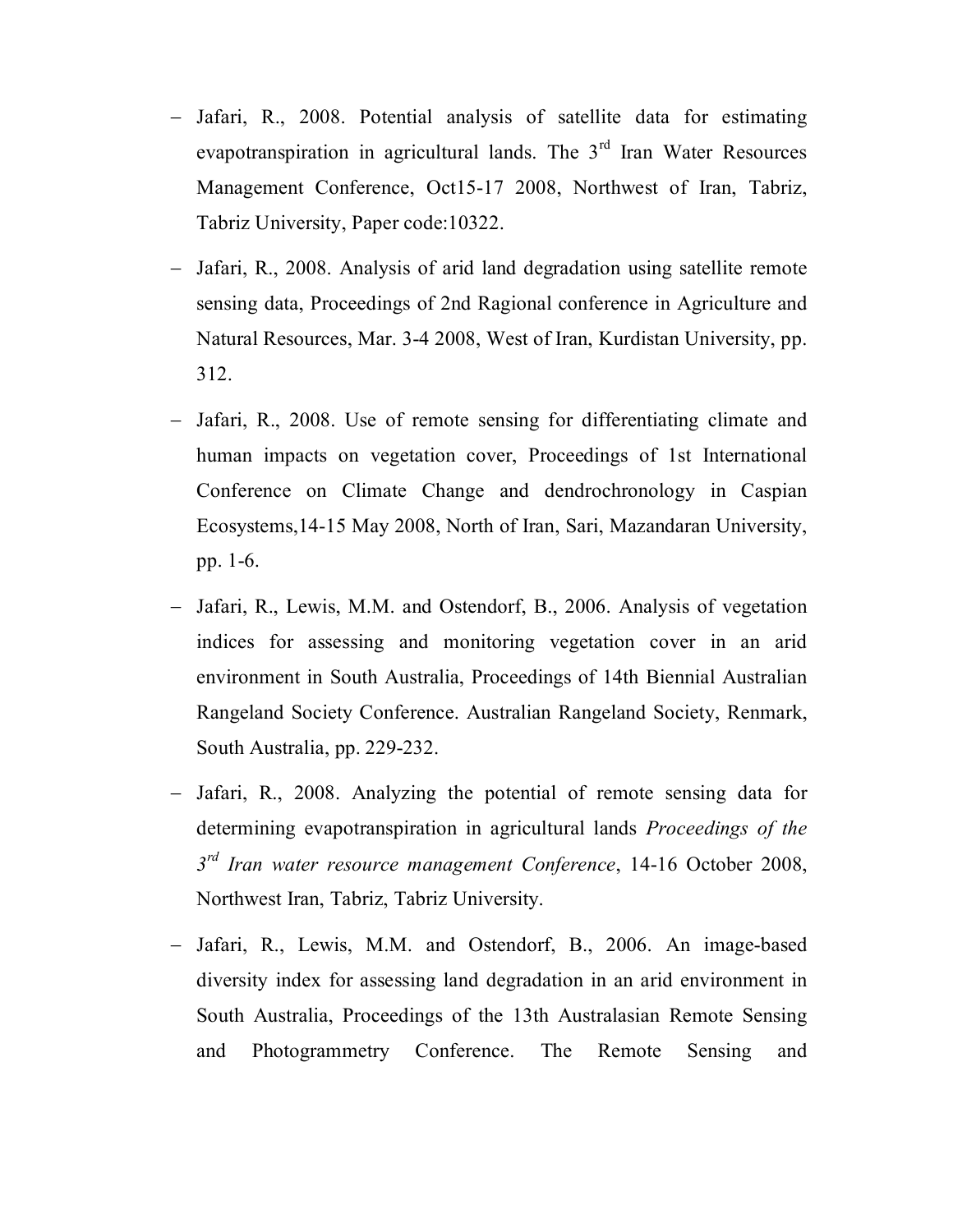Photogrammetry Association of Australia Ltd, November 24-28, Canberra, Australia, Paper code: 310.

- Jafari, R., 2007. Arid Land Condition Assessment and Monitoring Using Multispectral and Hyperspectral Imagery, Ph.D thesis, the University of Adelaide, Adelaide, Australia.
- Jafari, R., Lewis, M.M. and Ostendorf, B., 2006. Use of EO-1 Hyperion Hyperspectral imagery for discriminating arid vegetation, Proceedings of the 13th Australasian Remote Sensing and Photogrammetry Conference. The Remote Sensing and Photogrammetry Association of Australia Ltd, November 24-28, Canberra, Australia, Paper code: 290.
- Jafari, R., 2001. Assessment and Mapping of desertification based on F.A.O-UNEP and ICD techniques in Kashan,Iran (Wind Erosion - Water Resources Degradation), M.Sc thesis, Tehran University, Tehran, Iran.
- Jafari, R., Zehtabian, GH. R., Ahmadi, H., Ekhtessasi, M. R., 2002. Determination of wind erosion intensity using desertification model in Kashan area, Iranian Journal of Natural Resources 55 (2), 145-156.
- Jafari, R., Zehtabian, GH. R., 2002. Determination of water resources degradation intensity using desertification model in Kashan area, Journal of Environmental Studies 30, 19-30.
- Jafari, R., Zehtabian, GH. R., 2002. Assessment and Mapping of desertification based on F.A.O-UNEP and ICD techniques in Kashan, Iran (Wind Erosion - Water Resources Degradation), Presented as a Poster in Desert Research Foundation of Namibia , International Conference on Combating Desertification , 8-10 April, Cape Town.
- Jafari, R., 1999. Assessment of rangeland yield in Taleghan region of Tehran Province, B.Sc. project, Faculty of Natural Resource, Tehran Uriversity, Tehran, Iran.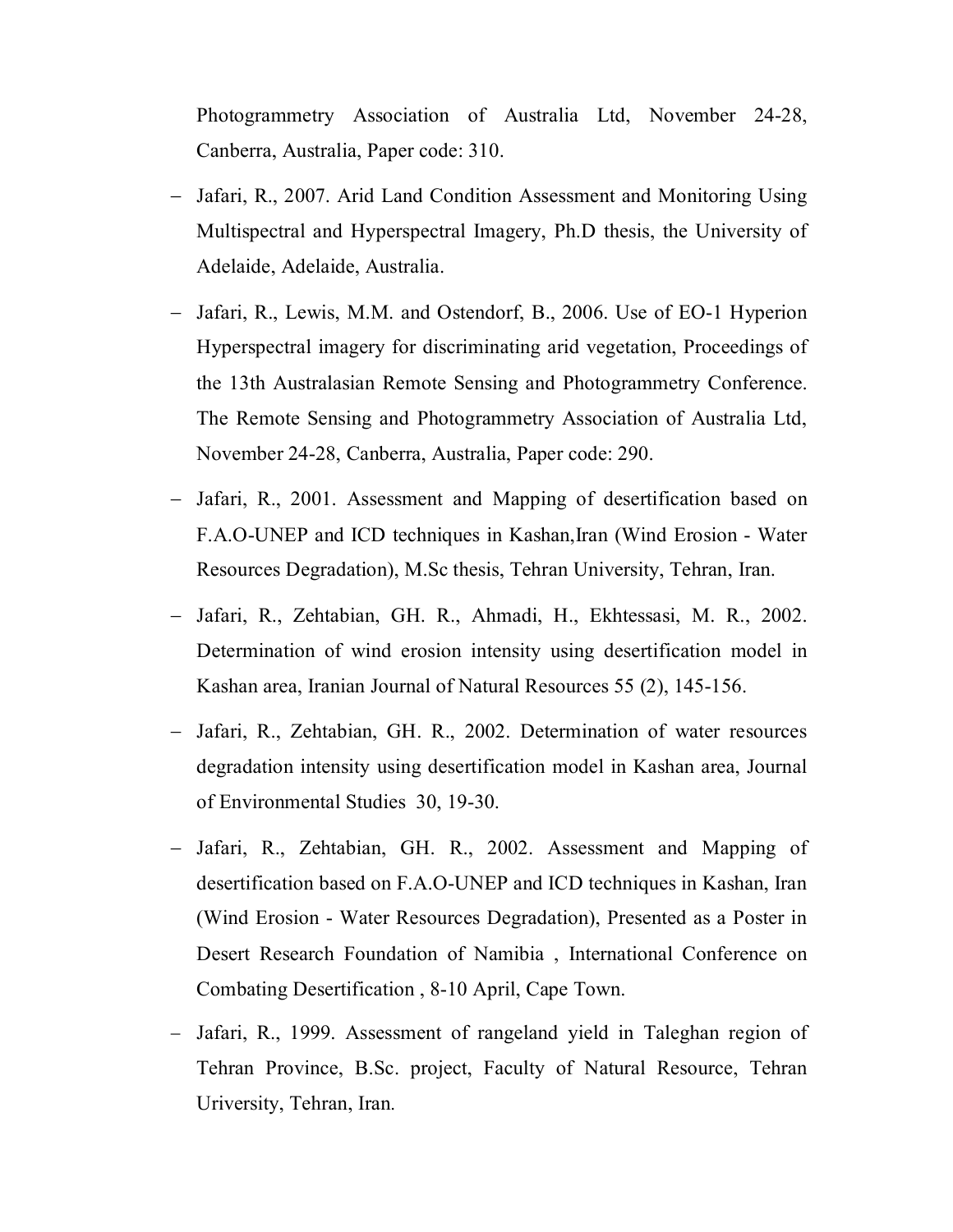# **Books**

- Hyperspectral remote sensing (principles and applications), 2008, Marcus Borengasser, William S. Hungate, Russell Watkins, CRC Press, Taylor & Francis (Translated to Farsi)

- Field Methods in Remote Sensing, 2005, Roger M. McCory, Guildforrd (Translated to Farsi)

# **Thesis Supervisor**

| No.             | <b>Title</b>                                                                                                                                             | Name         |
|-----------------|----------------------------------------------------------------------------------------------------------------------------------------------------------|--------------|
| 1               | Vegetation decline monitoring using satellite thermal and reflectance data,<br>Ilam province                                                             | Hasani, A    |
| $\overline{2}$  | The Potential of Hyperion Hyperspectral Data InEndmember<br>Extraction(Case Study: Isfahan County)                                                       | Davoudi, L   |
| $\overline{3}$  | Studying land use and land cover changes of behesht abad plain<br>Chaharmahal va Bakhtiari province using remote sensing techniques                      | Mohamadi, Y  |
| 4               | Phytogeographical mapping of Isfahan Province using satellite products                                                                                   | Shamshiri, F |
| 5               | Monitoring sand dune movement of Hassanabad-Jarghouyeh region using<br>satellite imagery                                                                 | Jebali, A    |
| 6               | Mapping Snow Cover Changes and Simulating Snow Melt Runoff Using<br>SRM Model and Remote Sensing (Hamedan-Bahar Area)                                    | Azizi, V     |
| $\overline{7}$  | Mapping sensitive areas to land degradation based on satellite data at<br>regional scale                                                                 | Skandari, H  |
| 8               | Mapping and monitoring land use changes in Kale Shore basin, North<br>Khorasan, using satellite imagery                                                  | Ramezani, F  |
| 9               | Mapping and Assessment of Desertification Using MEDALUS Model and<br><b>Bayesian Belief Networks</b>                                                     | Boali, A     |
| 10 <sup>1</sup> | Land degradation mapping and monitoring based on satellite data and<br>assessment of its economic losses in Fars province                                | Dehghani, S  |
| 11              | Land Degradation Assessment and Monitoring in South of Isfahan Province<br>Using Remote Sensing and Geostatistical Techniques                            | Mashadi, A   |
| 12              | Investigating the Potential of Remote Sensing Data in Producing Soil<br>Salinity and Alkalinity Map in Southeastern Isfahan                              | Mah, oudi, F |
| 13              | Integrating Land Use Impact Model with Bayesian Belief Networks to Map<br>and Assess the Risk of Soil Erosion in Karchambooy Catchment, Isfahan          | Habibi, H    |
| 14              | Integrating Land Use Impact Model and Bayesian Belief Network to Map<br>and Assess the Risk of Water Erosion                                             | Taei, M      |
|                 | 15 Impact of Gavkhouni international wetland drying on desertification process                                                                           | Fattahi, H   |
|                 | Fire Risk Mapping of Rangelands and Forests Using Remote Sensing and<br>16 Keetch Byram Drought Index Techniques (Case Study: Isfahan Province,<br>Iran) | Abbasi, N    |
|                 | 17 Fire risk mapping incorporating peripheral and social factors in Marvdasht                                                                            | Zareh, S     |